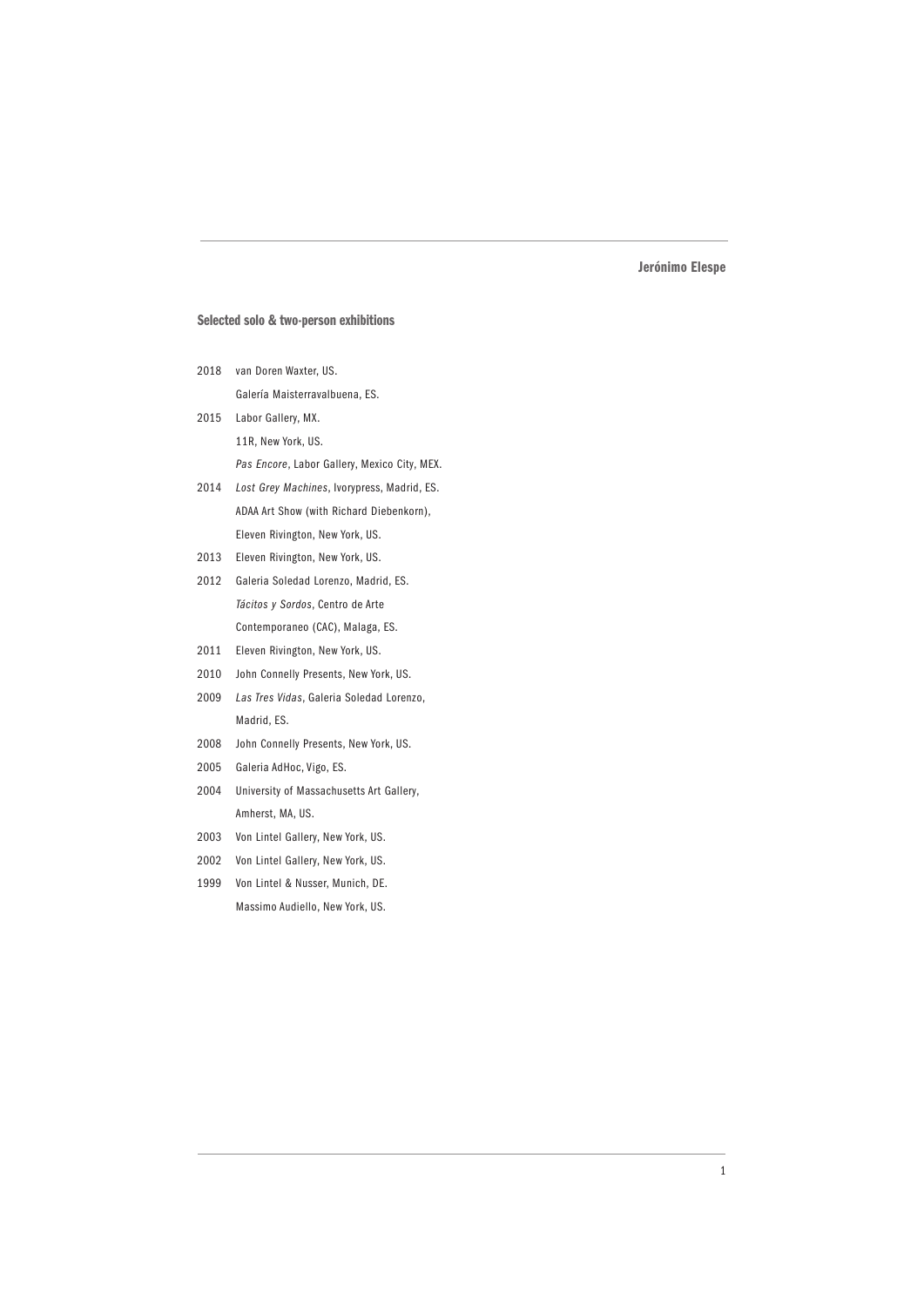### Selected group exhibitions

- 2018 Gaze, Van Doren Waxter, Ney York US. 2017 *Go Figure*, Van Doren Waxter, New York, US. *Punto de encuentro*, Colección Soledad Lorenzo, Museo Reina Sofia, Madrid, ES.
- 2016 11R, New York, US.
- 2015 La Piel Translucida, Coleccion Iberdrola, Centrocentro, Madrid, ES.
- 2014 *Soledad Lorenzo: Colección*, Centro del Carmen, Valencia, ES.
- 2013 *Antes de Irse*, Museo de Arte Contemporaneo, A Coruña, ES.

*Soledad Lorenzo: Colección*, Museo de Arte Contemporaneo, Santander, ES.

- 2012 *The Big Picture*, Sikkema Jenkins & Co., New York, US. *Behind the light*, Galeria Pedro Cera, Lisbon, PT.
- 2011 ARCOmadrid, Galeria Soledad Lorenzo, Madrid, ES.

*The Uncanny*, Nusser & Baumgart, Munich, DE.

- 2010 *Dave Miko in the Company of Friends*, Mitchell Algus Gallery, New York, ES.
- 2009 *Antes de ayer y pasado manana*, Museo Macuf, La Coruna, ES. *Continous Perspectives #1*, Nusser & Baumgart at Leipziger Baumwollspinnerei, Leipzig, DE. *Figuratively Seeing*, Massachusetts College of Art and Design, Boston, US.
- 2008 *Stories*, Eleven Rivington, New York, US. *A New High in Getting Low*, John Connelly Presents, New York, US.
- 2007 *A New High in Getting Low*, ArtNews Projects, Berlin, DE.
- 2006 *Somanmbulist/fabulist*, Frances Young T and Teaching Museum and Art Gallery, Skidmore College, Saratoga Springs, New York, US. *DIY-TLC*, New York Institute of Technology, US.
- 2004 *About Painting*, Frances Young T and Teaching Museum and Art Gallery , Skidmore College, Saratoga Springs, US.
- 2001 MFA Thesis Exhibition, Yale University, New Haven, US. *Diversity Plus*, Visual Arts Museum, School of Visual Arts, New York, US.
- 1999 Comings and Goings, Visual Arts Gallery, School of Visual Arts, New York, US.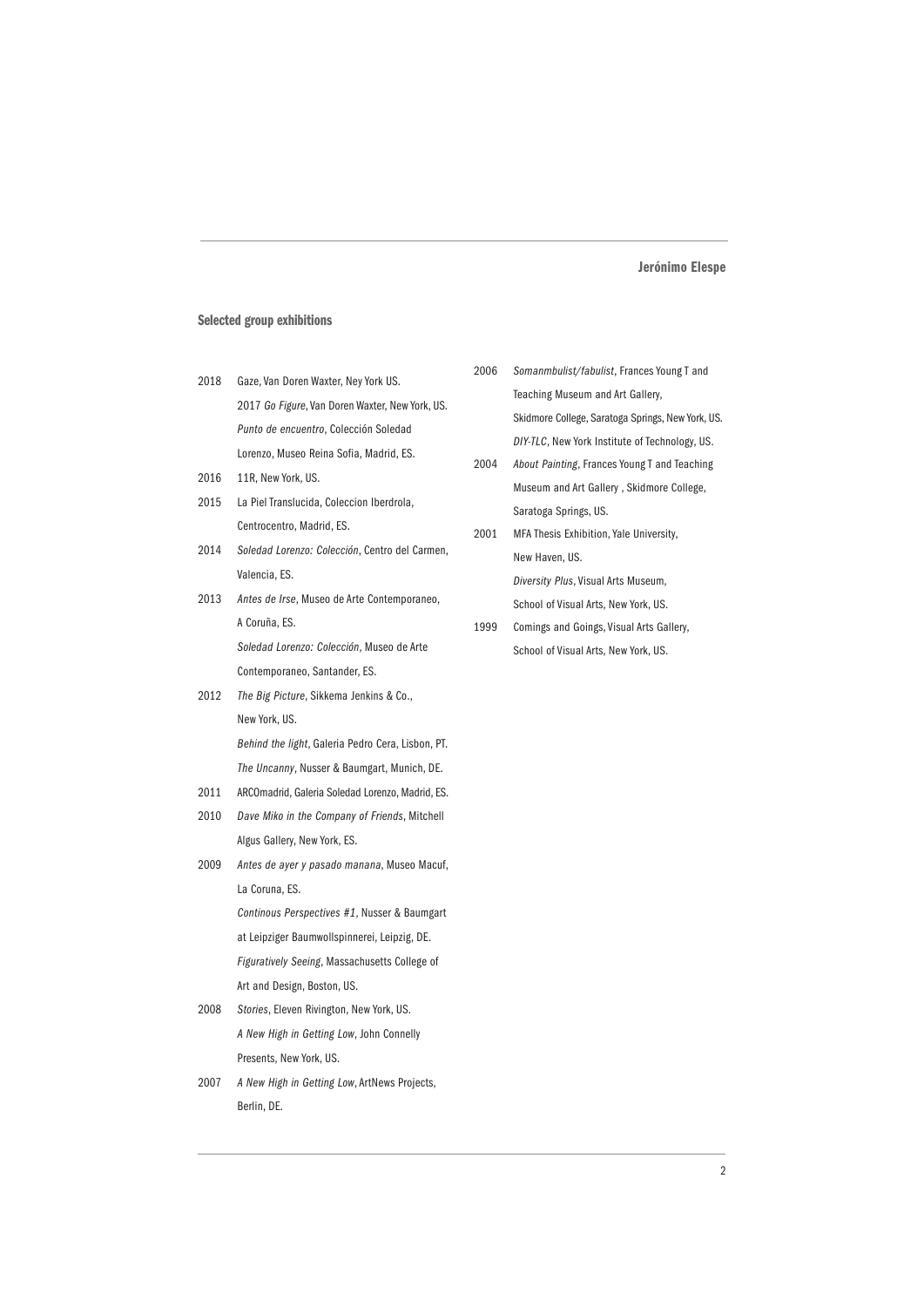#### Bibliography

2015 Rodriguez Lenin, Jesus, "entrevista," Robd Report, January 2014 Collera, Virginia, "La pintura es ideal para la memoria," Babelia-El Pais, December 27 "Los diarios abstractos de Jerónimo Elespe," hoyesarte. com, December 22. Navarro, Mariano, "Esa pintura privada," El Cultural, December 12 De Diego, Estrella, "Emociones antiguas," Babelia-ElPais, December 11 Calvo serraller, Francisco, "Cicatriz," Babelia-El Pais, December 6 Del Rio, Enrique, "Un artista casero," Squire, December Perez, Laura, "El mundo en miniature," Elle, Spain, December Garcia, Hector, "Fin de Semana Perfecto," Fuera de Serie, November 30 Torres, Paloma, "Mis cuadros son como cicatrices," ABC Cultural, November 29 Duro, Alex, "Jerónimo Elespe. Lost Grey Machines," Metalocus Magazine, November 20 "Jerónimo Elespe, Premio El Ojo Crítico de RNE de Artes Plásticas 2014," RTVE, November 6 "Scene & Herd: Commercial Flair," Artforum, March 7 Cembalest, Robin, "29 Artists With Their Work at New York Art Fairs," ARTnews, March 7 Kinsella, Eileen, "Emerging Artists Play Major Role at ADAA 2014 Art Show," Artnet.com News, March 5 Pajares, G, "Jerónimo Elespe, el deseado," La Razón, February 23 2013 "Jeronimo Elespe," Time Out New York, May 8 Beleove, Julie L, "Jeronimo Elespe at Eleven Rivington," 1stdibs, May 2012 Smith, Roberta, "Art Review: Like Watching Paint Thrive," The New York Times, June Serraller, Francisco Calvo, "Babellia," El Pais, May Achiaga, Paula and Espejo, Bea, "Coleccionistas. Nueva generación," El Cultural, April 13 May 4 February 19

"Things Have Changed a Little': NADA Makes Its New York

Debut," Observer, April 5 Rosenberg, Karen, "Art in Review," The New York Times, Martin, Celsio, Expresso-Atual, Lisboa, February 18 Lopez, Antonio Javier, Diario Sur, January 28 Armas, Rocio, Malaga Hoy, January 28 Montilla, Cristobal G., El Mundo, January 28 Mellado, Sergio, El Pais, January 27 Lopez, Antonio Javier, Diario Sur, January 16 2011 "Jeronimo Elespe, " Time Out New York, December Marco, Maria, Dardo Magazine, December Schjeldahl, Peter, "Jeronimo Elespe," The New Yorker, December 5 Landers, Sean, "Artist's Favorites," Spike Art Quarterly, October Vega, Garcia, El Pais – Negocios, August 28 Lonzano, Antonio, TelvaJulio, J.R., Madriz 2009 Vega, Miguel Ángel García, Dossier Empresarial, August Calvo Serraller, Francisco, "El Pais," Babelia, July 18 Garcia-Osuna, Carlos, La Vanguardia, July 12 Rubio Nomblot, Javier, "ABC," Abcd, July 5 2008 Rosenberg, Karen, " Art in Review: A New High in Getting Low, " The New York Times, March 7 Schjeldahl, Peter, "Jeronimo Elespe," The New Yorker, October 6 Glei, Jocelyn, "Critics' Pick: Jeronimo Elespe," New York Magazine, October 1 Rosenberg, Karen, "Art in Review: Jeronimo Elespe," The New York Times, September 12 2004 Cahill, Timothy, "About Painting,"Times Union, August 8 2002 Johnson, Ken, "Jeronimo Elespe," The New York Times, February Levin, Kim, "Short List, Choices," The Village Voice,

1999 Johnson, Ken, " Art in Review: Jeronimo Elespe, " The New York Times, May 7